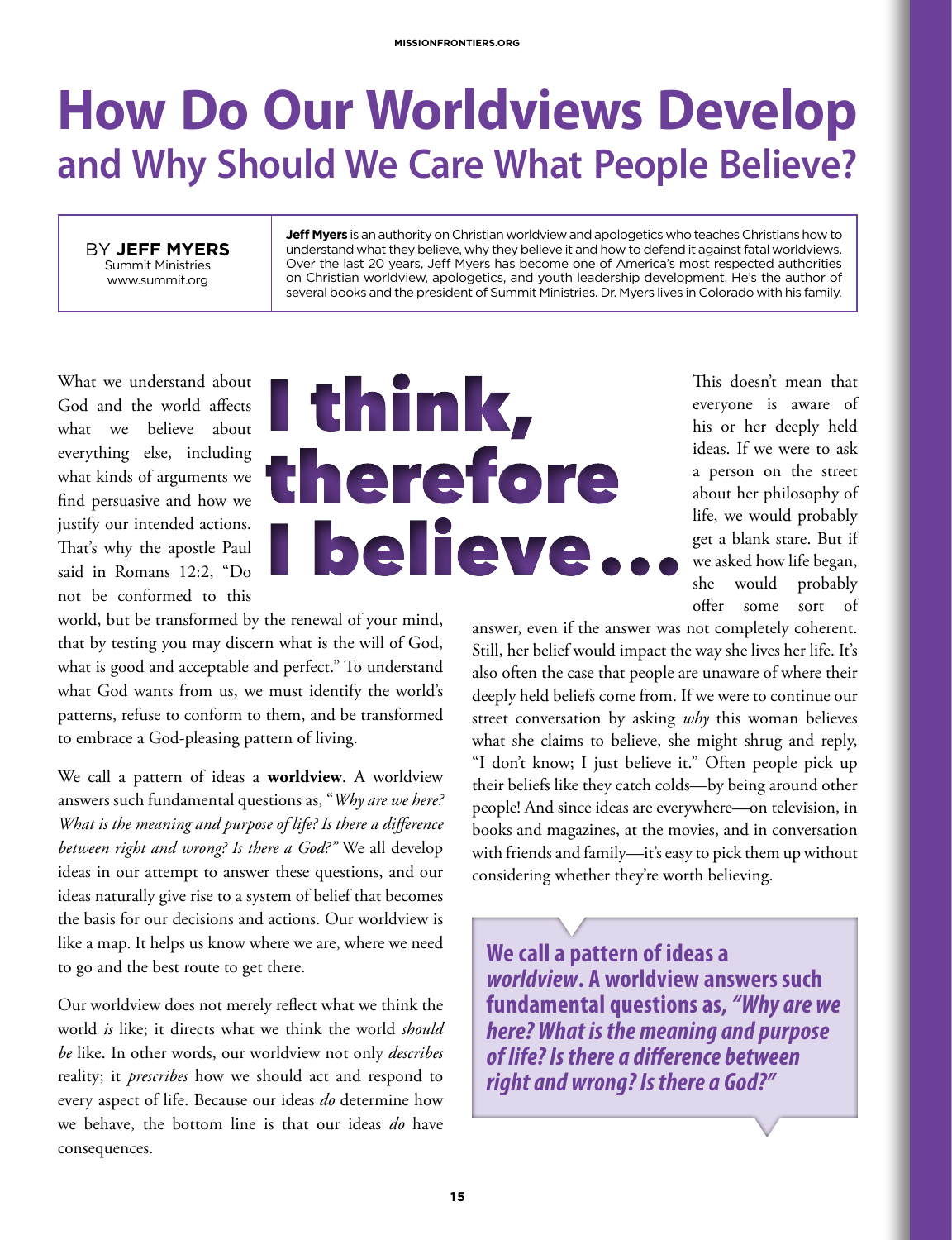**Our worldview does not merely reflect what we think the world** *is* **like; it directs what we think the world** *should be* **like.**

Regardless of where they come from, the ideas we embrace about the nature of reality lead to a set of core beliefs, which in turn form convictions about how we should live meaningfully. This beefs up our definition of *worldview*. A *worldview* is a "pattern of ideas," but it's also "a pattern of beliefs, convictions, and habits that help us make sense of God, the world, and our relationship to God and the world.*"*

Of course, some Christians don't act Christian. There are also Muslims and Secularists whose lifestyles are inconsistent with what they believe. The Christian idea of the sinful nature predicts this. Human *actions* fall short of human *aspirations*. For example, if a person embraces the idea of sexuality as an expression of love between a married man and woman, he or she will probably believe in abstaining from sexual activity outside of marriage, which reflects a value of sexual purity and a conviction to safeguard it. This does not mean, however, that the person will never indulge in pornography in a moment of weakness. Such indulgence does not invalidate the person's ideas, beliefs, convictions and habits, but it will produce guilt because the person knows pornography is harmful. On the other hand, a person with no existing beliefs about love and marriage will still feel guilty but may not understand why. People who continue to indulge in pornography may end up in a habitual pattern shaped by the culture's permissive stance rather than what God wants.

#### **Ideas have consequences. They form our beliefs, shape our convictions, and solidify into habits.**

There are hundreds of different worldviews. Is it possible to know which of them, if any, is actually true? If you look in the religion section of a bookstore, you'll see books not only on Christianity and Islam, of course, but also on Confucianism, Buddhism, Taoism, Hinduism, Vedantism, Jainism, Shintoism and many other religions. Each **religion** attempts to explain what the world is like and how we should live.

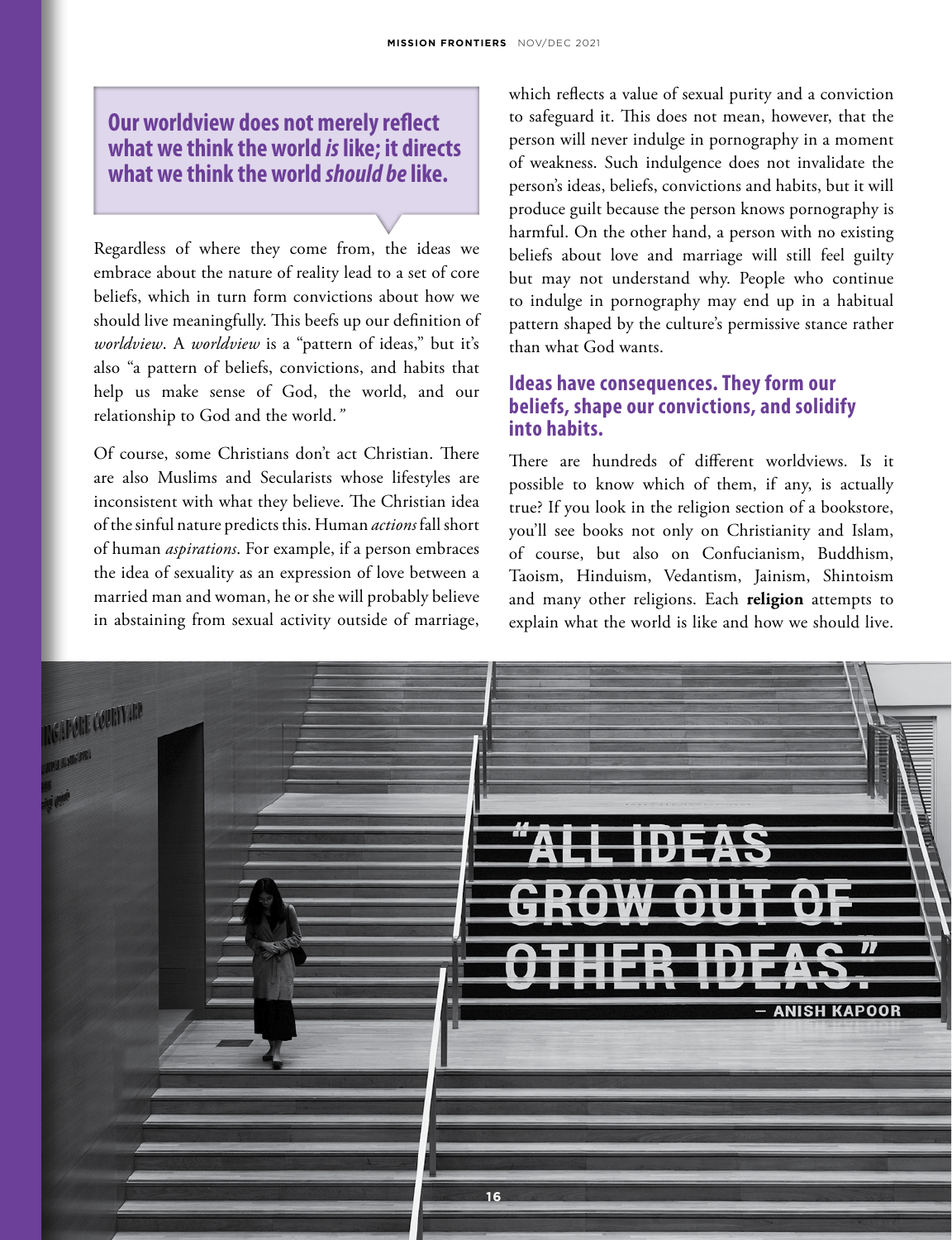You'll also notice books on Secularism and atheism in the religion section. This might seem odd, but when you think about it, even atheists have a set of beliefs about the cause, nature and purpose of the universe. They're religious.1 Even people who don't care about any of this are religious; their religion says the ultimate questions don't matter. All worldviews are religious.

If everyone is religious we would expect their beliefs to lead to certain actions. C. S. Lewis put it this way: "We are now getting to the point at which different beliefs about the universe lead to different behavior.… Religion involves a series of statements about facts, which must be either true or false. If they are true, one set of conclusions will follow about the right sailing of the human fleet[;] if they are false, quite another set."<sup>2</sup>

**Regardless of where they come from, the ideas we embrace about the nature of reality lead to a set of core beliefs, which in turn form convictions about how we should live meaningfully.**

Here's where we are so far. All people try to make sense of the rules of the world by developing ideas. These ideas flow in patterns, which we call worldviews. People's worldviews lead them to value certain things, which leads to particular convictions governing their behavior. These convictions solidify into habits that affect the way people live.

#### **Why Should We Care What People Believe?**

As people try to figure out the rules and patterns of the world, they diagnose what is wrong with the world and suggest prescriptions. As in medicine, a wrong diagnosis could lead to mistreating a disease or leave a serious illness untreated. If everyone lived in isolated caves, the consequences of our actions wouldn't affect others.

But we aren't isolated. We live in families, communities, cities and countries. The consequences of bad beliefs can cause serious pain. Some ideas in history have led to death for millions. Nazism systematically exterminated approximately 21 million people, not counting the tens of millions who died in battles initiated by the Nazi regime.3 Communist regimes slaughtered well over 100 million people in the 20th century. As we will see in the chapter on Marxism in this issue, the slaughter continues to this day.

Every one of these deaths was in the service of an idea. Ideas have consequences, sometimes unspeakably tragic ones. Like a wildfire, these ideas began with a single flame and rapidly spread before a stunned and unprepared populace, engulfing millions. People thought Adolf Hitler was a pompous fool early in his career. Who could have predicted he would actually amass enough power to slaughter millions? Similarly, who could have imagined that a radical writer named Karl Marx, a man deeply unpopular even with his friends, would be capable of unleashing an idea—communism—that would destroy more people than any other idea in history?



3 R. J. Rummel, "Democide: Nazi Genocide and Mass Murder" (New Brunswick, NJ: Transaction Publishers, 1992), chap. 1.

<sup>1</sup> John Dewey, the father of modern education, helped organize a group of philosophies into what he hoped would be a new worldview that replaced Christianity. He called it *Secular Humanism*. The word *secular* means "that which pertains to worldly things rather than religious things." And yet Dewey was forthright about the fact that his new philosophy was, in fact, religious: "Here are all of the elements for a religious faith.… Such a faith has always been implicitly the common faith of mankind." John Dewey, *A Common Faith* (1934; repr., New Haven, CT: Yale University Press, 1962), 87.

<sup>2</sup> C. S. Lewis, *Mere Christianity* (New York: Macmillan, 1972), 58.